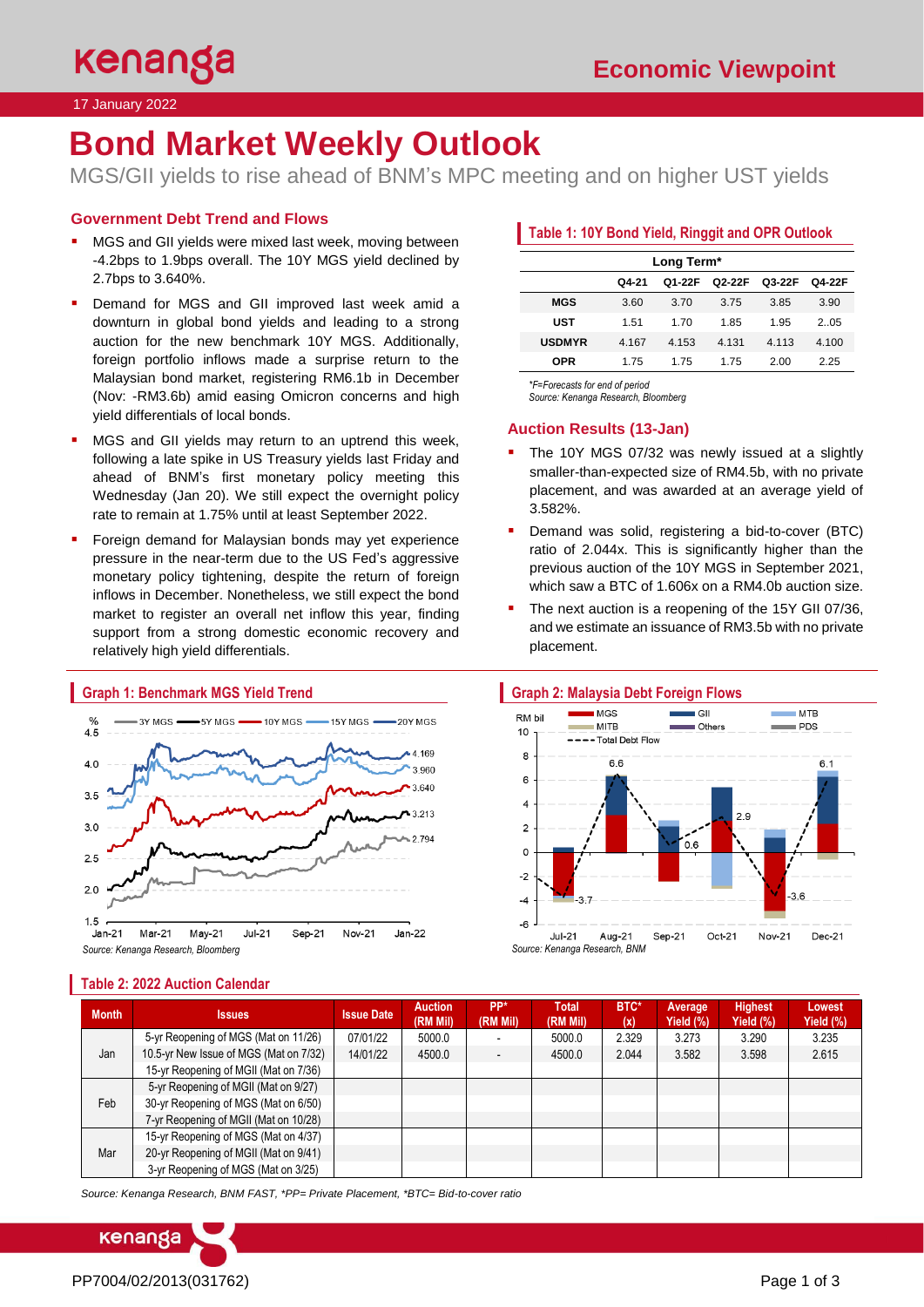#### **United States Treasuries (UST)**

- UST yields continued to rise last week, moving between 0.6bps to 11.4bps across the curve. The 10Y UST initially fell by 5.8bps to 1.704% on Jan 13, before surging to 1.784% on Friday.
- **UST yields slipped for most of last week despite US** inflation accelerating to 7.0% in December (Nov: 6.8%), which suggests that the market had already priced in higher inflation. Nonetheless, Treasury yields spiked again on Friday likely due to sustained concerns around the Fed's aggressive monetary policy tightening.
- **EXECT** Yields may trend rangebound this week, on the back of uneven economic data and as markets may have already priced in earlier Fed Funds Rate hikes. US retail sales in December came in worse than expected, registering - 1.9% (Nov :0.2%) amid the spread of the Omicron variant, and raising concerns of an economic slowdown.

#### **Ringgit Outlook**

MYR appreciated slightly against the USD last week due to dollar weakness, amid rising commodity prices and a sell-off in US technology stocks. This week we expect the ringgit may strengthen to around the 4.17 level, especially if BNM deliver's an upbeat economic assessment. On the other hand, our technical model suggests the MYR may depreciate 0.15% to 4.184 against the USD. *(Please refer to our Ringgit Weekly Outlook report)*



#### **Graph 5: UST Yield Curve**



Level 12, Kenanga Tower, 237, Jalan Tun Razak, 50400 Kuala Lumpur, Malaysia Chan Ken Yew Telephone: (603) 2172 0880 Website[: www.kenanga.com.my](http://www.kenanga.com.my/) E-mail: [researc](mailto:resear)h@kenanga.com.my Head of Research



#### **Graph 6: Asia 10-Year Bond Yield Spread (bps)**



PP7004/02/2013(031762) Page 2 of 3

**ENANGA INVESTMENT BANK BERHAD (15678-H)**